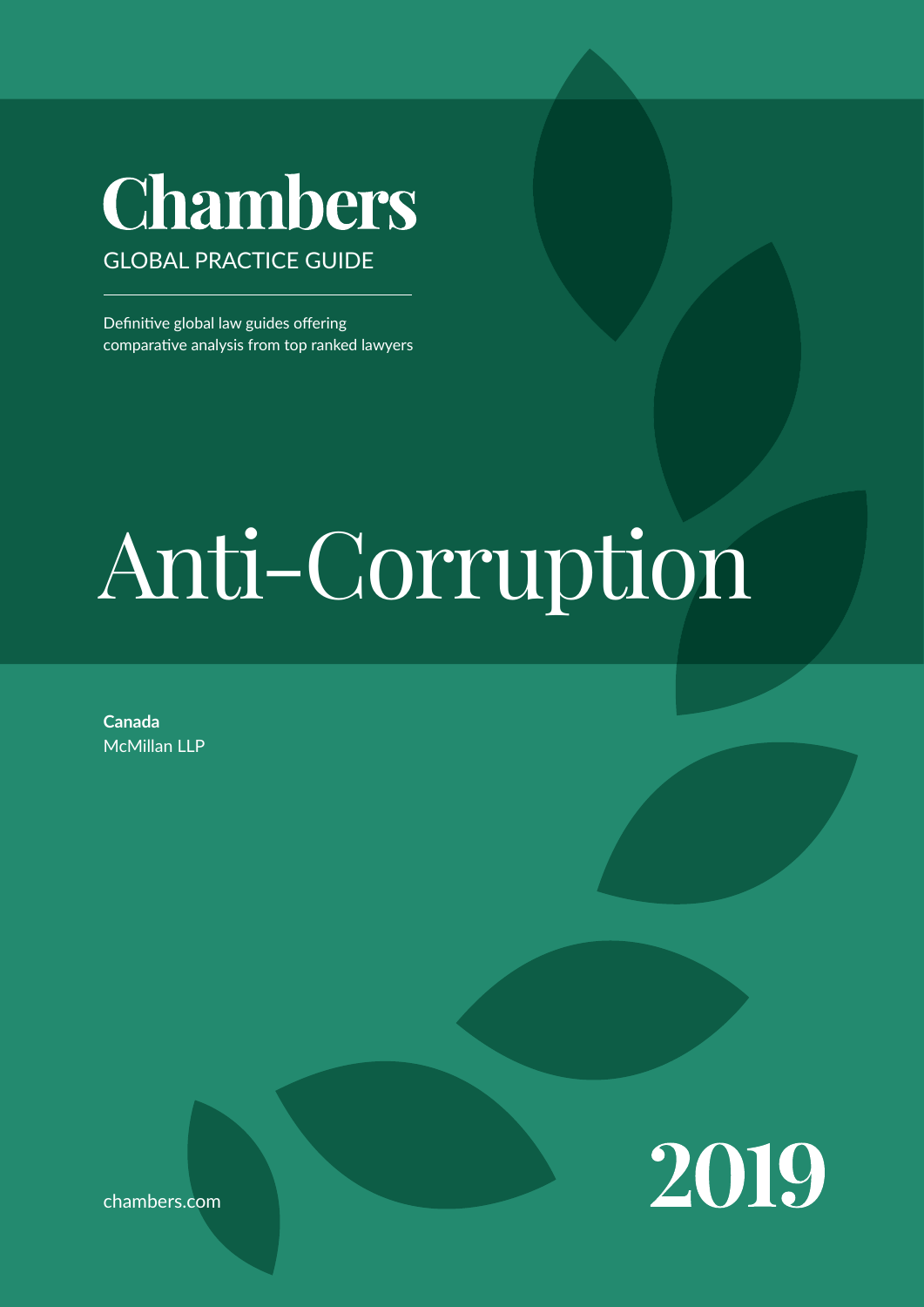# CANADA

#### **LAW AND PRACTICE: [p.3](#page-2-0)**

Contributed by McMillan LLP

The 'Law & Practice' sections provide easily accessible information on navigating the legal system when conducting business in the jurisdiction. Leading lawyers explain local law and practice at key transactional stages and for crucial aspects of doing business.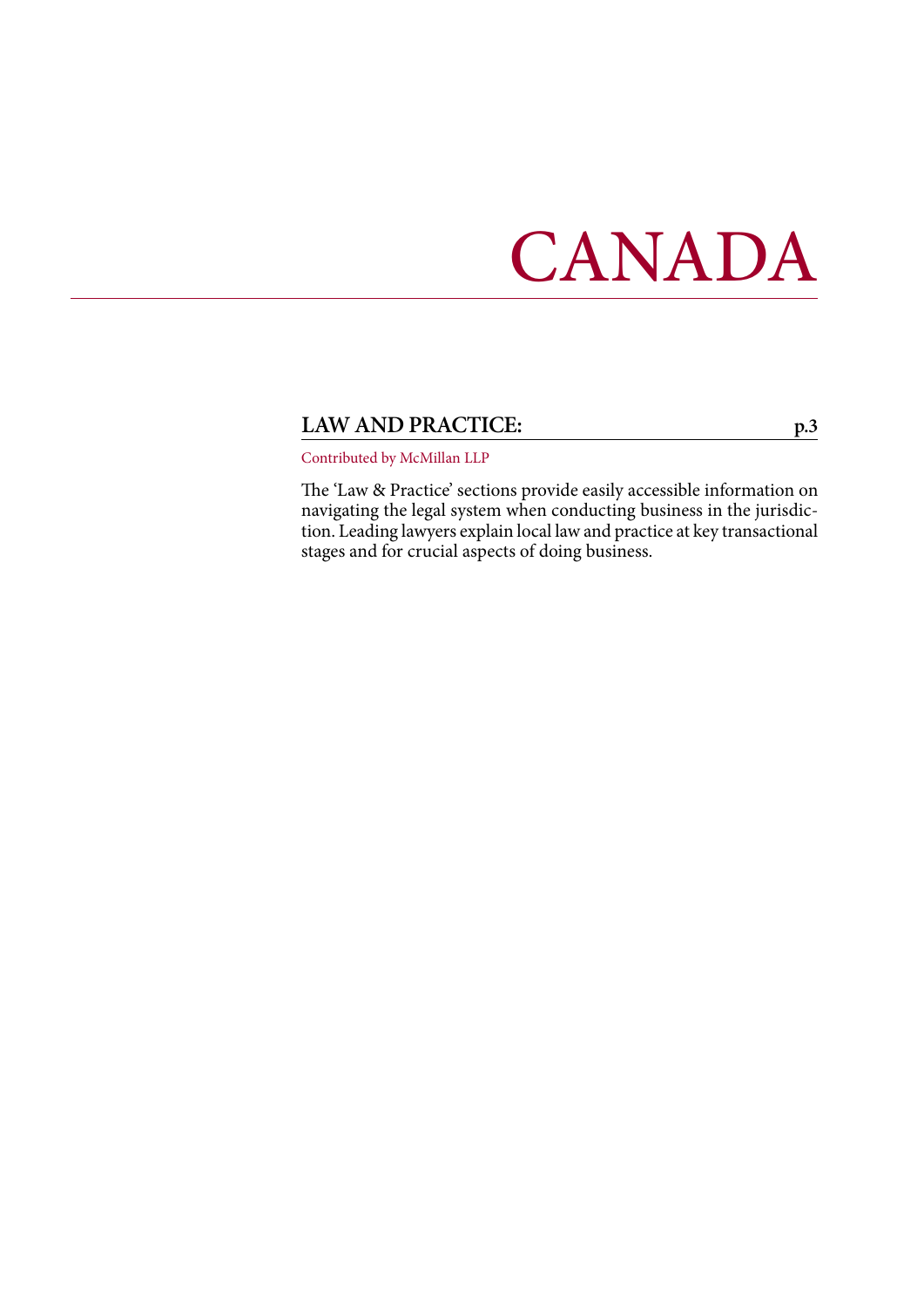### <span id="page-2-0"></span>Law and Practice

*Contributed by McMillan LLP*

#### **Contents**

| 1. Offences |                                                                                | p.5  |
|-------------|--------------------------------------------------------------------------------|------|
| 1.1         | Legal Framework for Offences                                                   | p.5  |
| 1.2         | <b>Classification and Constituent Elements</b>                                 | p.5  |
| 1.3         | Scope                                                                          | p.9  |
| 1.4         | <b>Limitation Periods</b>                                                      | p.9  |
|             | 2. Defences and Exceptions                                                     | p.10 |
| 2.1         | Defences                                                                       | p.10 |
| 2.2         | De Minimis Exceptions                                                          | p.10 |
| 2.3         | <b>Exempt Sectors/Industries</b>                                               | p.10 |
| 2.4         | Safe Harbour or Amnesty Programme                                              | p.10 |
|             | <b>3. Penalties</b>                                                            | p.10 |
| 3.1         | Penalties on Conviction                                                        | p.10 |
| 3.2         | Guidelines Applicable to the Assessment of<br>Penalties                        | p.10 |
|             | <b>4. Compliance and Disclosure</b>                                            | p.11 |
| 4.1         | National Legislation and Duties to Prevent<br>Corruption                       | p.11 |
| 4.2         | Disclosure of Violations of Anti-bribery and<br>Anti-corruption Provisions     | p.11 |
| 4.3         | Protection Afforded to Whistle-blowers                                         | p.11 |
|             | 5. Enforcement                                                                 | p.11 |
| 5.1         | Enforcement of Anti-bribery and Anti-                                          |      |
|             | corruption Laws                                                                | p.11 |
| 5.2         | Enforcement Body                                                               | p.11 |
| 5.3         | Process of Application for Documentation                                       | p.11 |
| 5.4         | Discretion for Mitigation                                                      | p.12 |
| 5.5         | Jurisdictional Reach of the Body/Bodies                                        | p.12 |
| 5.6         | Recent Landmark Investigations or Decisions<br>Involving Bribery or Corruption | p.12 |
| 5.7         | Level of Sanctions Imposed                                                     | p.12 |
|             | <b>6. Review and Trends</b>                                                    | p.13 |
| 6.1         | Assessment of the Applicable Enforced                                          |      |
|             | Legislation                                                                    | p.13 |
| 6.2         | Likely Future Changes to the Applicable<br>Legislation or the Enforcement Body | p.13 |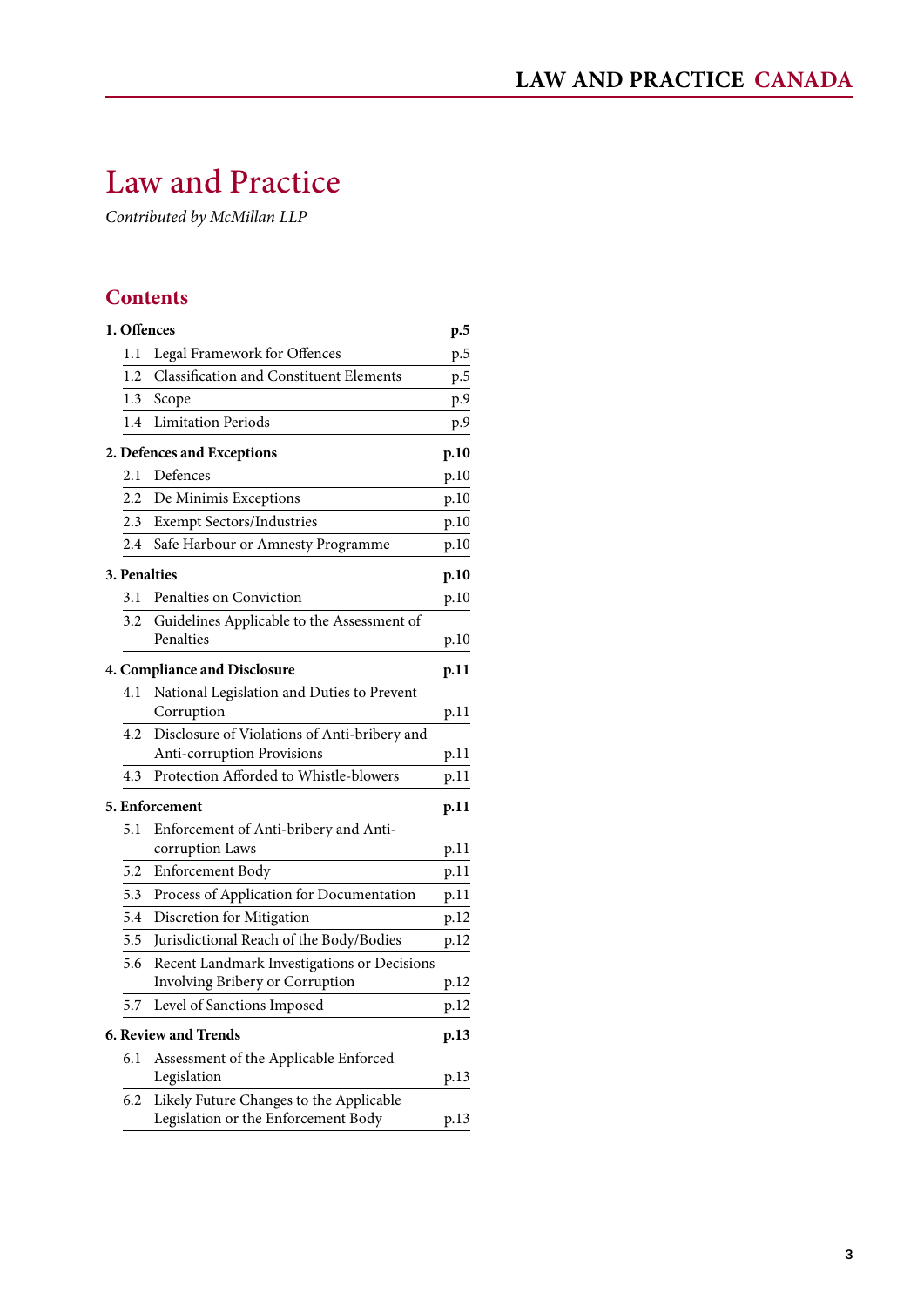**McMillan LLP** is a leading business law firm serving public, private and not-for-profit clients across key industries in Canada, the United States and internationally through its offices in Vancouver, Calgary, Toronto, Ottawa, Montréal and Hong Kong. The firm represents corporations, other organisations and executives at all stages of criminal, quasicriminal and regulatory investigations and prosecutions for all types of white-collar offences, including fraud, bribery and corruption, money laundering, cartels and price-fixing, insider-trading or other securities offences, economic sanctions, export/import controls and tax offences, as well as offences under health and safety, discrimination, immigration, financial services, energy, environmental and other regulatory regimes. The team also manages and defends against search warrants, inspection orders, interviews given under statutory compulsion, wiretapping orders, and other investigative actions, and advises on risk management, regulatory compliance, reputation management and defamation, among other matters.

#### **authors**



**Benjamin Bathgate** is a partner in the firm's Litigation and Dispute Resolution Group, a Co-Chair of the White-Collar Defence and Government Investigations Group, and focuses on complex corporate and commercial litigation in the banking

and financial services industries. He has expertise in several specialised areas of litigation, including commercial fraud and professional negligence. Ben works extensively with financial services clients investigating and prosecuting various forms of fraud, including fraudulent conveyances, and assists in tracing and asset recovery. He has also worked on numerous high-profile corporate and securities fraud cases, including fraud allegations in various corporate transactions and in oppression and conspiracy claims.



**Guy Pinsonnault** is a partner in the firm's Competition Group, and a Co-Chair of the White-Collar Defence and Government Investigations Group. He handles the full range of competition, white-collar crime and Canadian business

regulation, litigation and advisory work, with a particular focus on Canadian and international cartels, anticorruption and commercial crime matters. As a Prosecutor for more than 30 years, Guy has extensive experience in dealing with local, national and cross-border corporate crime investigations. He has appeared before Superior courts, the Federal Court, the Court of Appeal of Quebec and the Supreme Court of Canada.



Neil Campbell is a partner at the firm and a member of the White-Collar Defence and Government Investigations Group, as well as Co-Chair of the Competition and Trade Group. His competition law practice focuses on merger clearances under the

Competition Act, reviews under the Investment Canada Act, representing clients in cartel investigations and related class actions, as well as abuse of dominance and other competition law proceedings, and advising on marketing, distribution, grey marketing and joint venture issues. Neil has particularly extensive experience in the financial services, pharmaceuticals and chemicals, energy, natural resources and transportation industries.



**timothy cullen** is an Associate in McMillan's advocacy and litigation group, and is developing a civil, commercial and regulatory litigation practice in the firm's Ottawa office. He advises and represents clients in a range of industries on

commercial and contract disputes, regulatory prosecutions, international trade, government and public policy, product liability claims and procurement matters. Before joining the firm, Timothy served in various roles on Parliament Hill for nearly a decade, providing political and policy advice to Members of Parliament and Senators on a range of issues, particularly foreign affairs and international trade.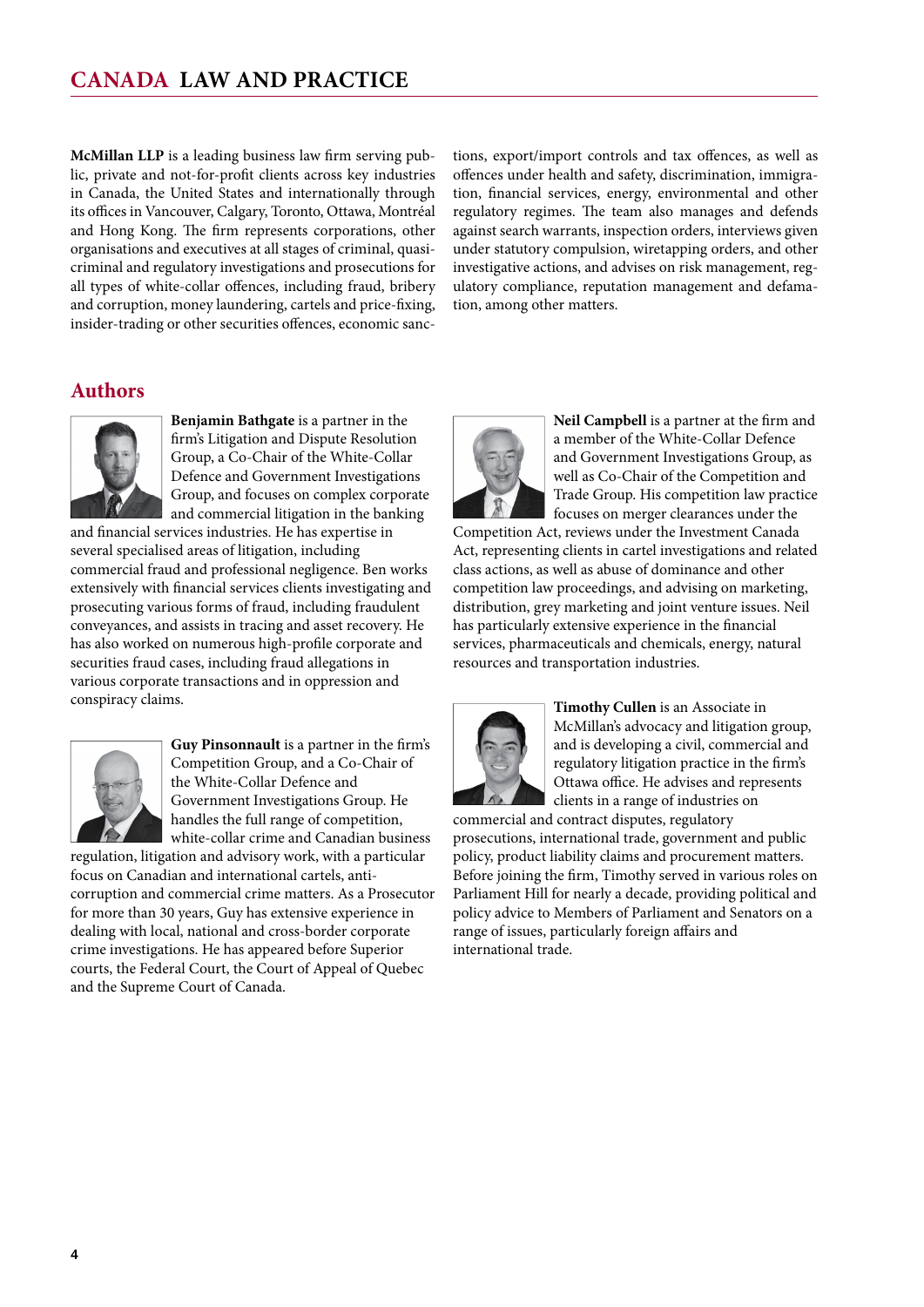#### <span id="page-4-0"></span>**1. Offences**

#### **1.1 Legal Framework for Offences**

1.1.1 International Conventions

On 17 December 1998, Canada ratified the Organisation for Economic Co-operation and Development (OECD) Convention on Combating Bribery of Foreign Public Officials in International Business Transactions. Canada is also a party to the Inter-American Convention against Corruption (ratified 1 June 2000) and the United Nations Convention against Corruption (ratified 2 October 2007).

#### 1.1.2 National Legislation

Canada followed through on its obligation under the OECD Convention to implement legislation to criminalise bribery of foreign public officials by enacting the federal Corruption of Foreign Public Officials Act (CFPOA) on 14 February 1999, which only addresses bribery of public officials who are outside Canada.

The federal Criminal Code contains a number of domestic offences for bribery, fraud, breach of trust, corruption and influence-peddling, among other offences, which are applicable to public officials and private parties. The province of Québec is the only sub-federal jurisdiction in Canada with its own anti-corruption legislation. Its Anti-Corruption Act came into force on 13 June 2011, at a time when allegations of significant corruption in relation to public construction contracts were being investigated.

1.1.3 Guidelines for the Interpretation and Enforcement of National Legislation

There is limited official guidance of use relating to the interpretation and enforcement of Canada's anti-bribery/anticorruption regime. In May 1999, the federal Department of Justice published 'The Corruption of Foreign Public Officials Act: a guide'. It provides a general overview and background information about the CFPOA. However, it has not been updated to reflect amendments to the CFPOA since its creation and does not provide significant guidance. The Public Prosecution Service of Canada (PPSC) – the federal government organisation with responsibility for prosecuting criminal offences under federal jurisdiction (other than offences under the Criminal Code, which is the responsibility of provincial Attorneys General), including violations of the CFPOA – has a 'PPSC Deskbook' that sets out guiding principles as well as directives and guidelines regarding the exercise of federal prosecutorial discretion. The 'PPSC Deskbook' contains a specific guideline for prosecutions under the CFPOA; however, it contains little information of practical use for the non-prosecutor. Similarly, the PPSC's 'Proposed Best Practices for Prosecuting Fraud Against Governments' does not contain information regarding interpretation and enforcement.

1.1.4 Recent Key Amendments to National Legislation

In response to criticism about low levels of enforcement, the CFPOA was significantly expanded through amending legislation in June 2013. The amendments broadened the scope and application of Canada's anti-bribery of foreign public officials regime, established new offences and increased penalties, among other changes. More recently, the elimination of an exception in the CFPOA for facilitation payments (arising from the 2013 amending legislation) came into force on 31 October 2017.

On 19 September 2018, amendments to the Criminal Code authorising the use of remediation agreements (ie, deferred prosecution agreements) became available as a means of resolving criminal charges against businesses for certain offences under the Criminal Code and other criminal statutes, including the CFPOA.

#### **1.2 Classification and Constituent Elements** 1.2.1 Bribery

Section 3(1) of the CFPOA makes it an offence for anyone "who, in order to obtain or retain an advantage in the course of business, directly or indirectly gives, offers or agrees to give or offer a loan, reward, advantage or benefit of any kind to a foreign public official or to any person for the benefit of a foreign public official: (a) as consideration for an act or omission by the official in connection with the performance of the official's duties or functions; or (b) to induce the official to use his or her position to influence any acts or decision of the foreign state or public international organization for which the official performs duties or functions."

Foreign public officials are defined in Section 2 of the CFPOA as:

- • a person who holds a legislative, administrative or judicial position in a foreign state;
- a person who performs public duties or functions for a foreign state, including a person employed by a board, commission, corporation or other body or authority that is established to perform a duty or function on behalf of the foreign state, or is performing such a duty or function; and
- an official or agent of a public international organisation that is formed by two or more states or governments, or by two or more such public international organisations.

The CFPOA offence of bribing a foreign public official is a fully mens rea offence where Crown prosecutors need to prove guilt beyond a reasonable doubt.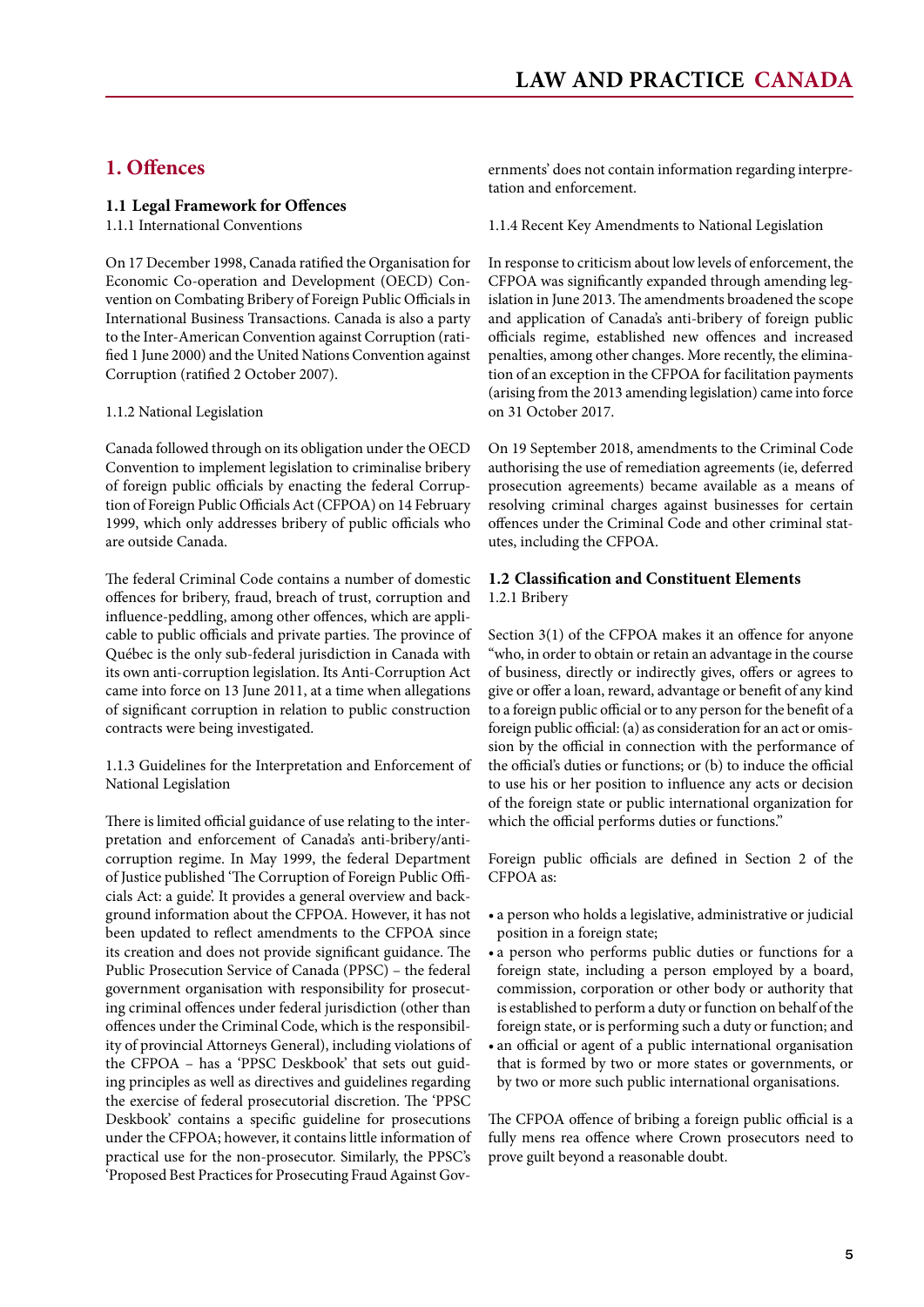The Criminal Code contains a number of bribery and corruption offences related to government activity, including:

- • bribery of judicial officers (Section 119);
- • bribery of officers, such as police and persons employed in the administration of justice (Section 120);
- frauds on the government (Section 121);
- breach of trust by a public officer (Section 122);
- municipal corruption (Section 123);
- • selling or purchasing public office (Section 124); and
- • influencing or negotiating appointments or dealing in offices (Section 125).

The Criminal Code also contains more general offences of fraud (Section 380) and secret commissions (Section 426), which apply to activities between private sector parties in addition to conduct involving public officials.

Each of the above-noted Criminal Code offences have different constituent elements; however, generally speaking, the Criminal Code provisions that address bribery and corruption in the public sphere (Sections 119-25) contain similarly broad language to that of Section 3(1) of the CFPOA. As a result, conduct is likely to be captured by one or more offences if it involves a public official and:

- is direct or indirect;
- $\bullet$  includes a loan, reward, commission, money, valuable consideration, office, or employment, or other advantage or benefit that is given, offered, agreed, demanded, accepted, or obtained; and
- • relates to an official, an official's family, or to anyone for the benefit of an official.

The definitions of "office" and "official" in the Criminal Code (Section 118) broadly include anyone holding an office or appointment in the government, a civil or military commission, a position or any employment in a public department, or anyone appointed or elected to discharge a public duty.

For the offences of bribery of judicial officers (Section 119) and bribery of officers (Section 120), it is an element of both offences that the offering, accepting, or soliciting of a bribe must be done "corruptly". There is no definition of the meaning of "corruptly" in these offences in the Criminal Code. However, Canadian courts have held that the term in this context has the same meaning as in the offence of secret commissions (Section 426). It refers to an act done mala fide, not bona fide, and designed, wholly or partially, for the purpose of bringing about the effect forbidden by the offence (see, eg, R v Brown, [1956] OR 944, 116 CCC 287 at paragraphs 20-1).

Bribery of judicial officers (Section 119), which includes judges and members of Parliament and provincial legislatures, must be connected to an act by the recipient of

the bribe in his or her official capacity. Bribery of officers (Section 120), which includes police officers and persons employed in the administration of justice, does not have the same requirement; an offence may be committed so long as there is intent to interfere with justice.

The Criminal Code provisions referenced above are full mens rea offences. They require proof of a real mental element; namely that the accused possessed the intention to commit the prohibited act, while having subjective knowledge of the circumstances. In short, the supplier of a bribe must be aware that they are giving or offering to give a bribe to a person who is receiving the bribe because of their position and with the intention of influencing the recipient's conduct. Similarly, the recipient must have subjective knowledge and intention when accepting or offering to accept a bribe in order to possess the necessary mens rea for commission of an offence.

In the private or public sphere, it is an offence under the Criminal Code, whether directly or indirectly, corruptly to give, offer or agree to give or offer to an agent or to anyone for the benefit of the agent any reward, advantage, or benefit of any kind as consideration for doing or not doing, or for having done or not done, any act relating to the affairs or business of the agent's principal, or for showing or not showing favour or disfavour to any person in relation to the affairs or business of the agent's principal (Section 426). It is also an offence (under the same Section) for anyone who is an agent to receive a secret commission by demanding, accepting, offering or agreeing to accept any reward, advantage, or benefit of any kind in exchange for an act described above. To qualify as an offence:

- an agency relationship must have existed;
- the agent must have received the benefit;
- the benefit must have been provided as consideration for an act to be done or not done in relation to the principal's affairs;
- the agent must have failed to make adequate and timely disclosure of the benefit; and
- the accused must have been aware of the agency relationship and knowingly provided the benefit as consideration for an act to be done or not done in relation to the principal's affairs.

There is no general definition of bribery under Canadian law. As noted above, there are similarities between Sections of the Criminal Code and Section 3 of the CFPOA, which generally capture the direct or indirect offer or acceptance of a benefit by a public official or private party, in exchange for the recipient of the benefit doing or not doing something in their official capacity, or related to the affairs or business of their principal.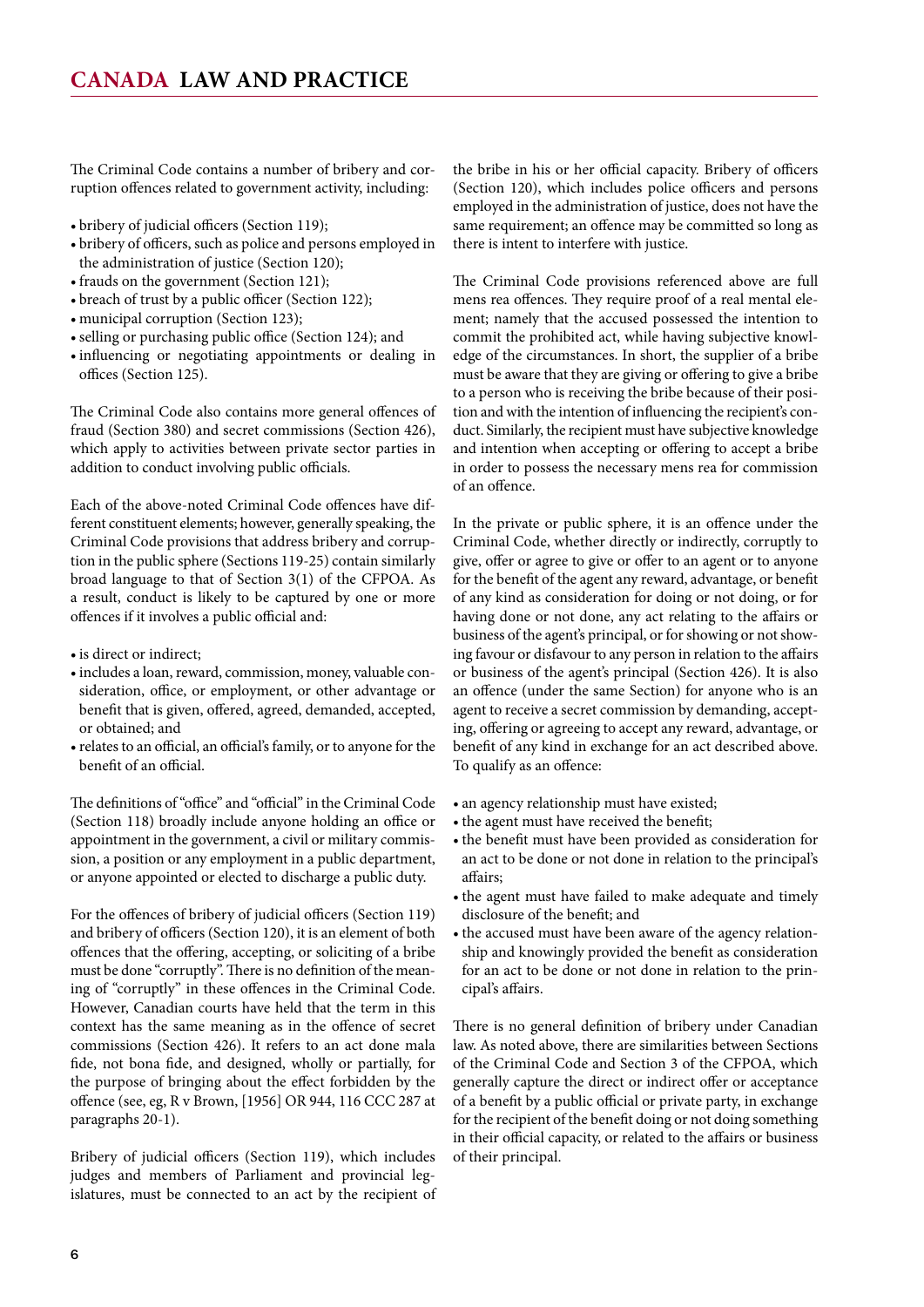The Criminal Code does not define the meaning of "benefit", "reward", "advantage" or "valuable consideration". Certain other terms used in the offences describe specific benefits that are more easily defined and understood (eg, commission, money, loan, employment) or that are defined in the Criminal Code (eg, office).

Decisions by the Supreme Court of Canada have noted the extremely broad scope of the terms "benefit", "advantage", etc and that they can include non-criminal conduct, such as the giving or receipt of certain gifts or trivial favours (eg, the purchase of a cup of coffee or lunch, or offering someone a ride when they are caught in the rain). As a result, the court has sought to limit the scope of these terms by evaluating on a case-by-case basis whether a benefit, reward, advantage, or valuable consideration confers a "material economic advantage". This determination requires an examination of the relationship between the parties and the scope of the benefit. The closer the relationship between the parties (ie, family members, good friends v business/professional contacts, mere acquaintances) and the smaller the benefit, the less likely it is that a benefit would satisfy the constituent elements of the Criminal Code offences. Ultimately, it is a question of fact for a judge or jury to determine based on all the evidence in a case (R v Hinchey, [1996] 3 SCR 1128, 147 Nfld & PEIR 1, at paragraphs 40-70). The CFPOA only criminalises the supply side of corruption (ie, the offering of bribes). In contrast, under the Criminal Code it is also an offence to "accept" or "receive" a bribe (Sections 119, 120, 121, 123, 124, 125, and 426).

The foregoing offences do not depend upon consideration of whether the intended advantage or outcome for which a bribe was offered or accepted actually occurs. The fact that a bribe is offered or accepted can give rise to an offence.

The CFPOA exempts certain hospitality expenditures, gifts and promotional expenditures that are referenced in a saving provision (Section 3(3)). Lawful gifts typically include items of nominal value (eg, reasonable meals and entertainment expenses proportionate to norms for the industry, cab fare, company promotional items) and reasonable travel and accommodation to allow foreign public officials to inspect distant company facilities or receive required training.

The CFPOA historically contained an exception for facilitation payments made to foreign officials. As of 31 October 2017, this exception has been repealed. As a result, facilitation payments can give rise to an offence under Section 3(1) of the CFPOA (as they can under the United Kingdom's Bribery Act).

There are no de minimis or other exceptions for the offences in the Criminal Code. However, Canada's federal and provincial governments provide guidance on the acceptable provision of gifts, hospitality and other expenses to certain public officials. For example, the federal Policy on Conflict of Interest and Post-Employment permits public servants to accept "gifts, hospitality and other benefits […] if they are infrequent and of minimal value, within the normal standards of courtesy or protocol, arise out of activities or events related to the official duties of the public servant concerned, and do not compromise or appear to compromise the integrity of the public servant concerned or of his or her organization" (Appendix B, Requirement 2.3). Similarly, the Ontario conflict of interest rules permit public servants to accept "a gift of nominal value given as an expression of courtesy or hospitality if doing so is reasonable in the circumstances" (Ontario Regulation 382/07, Section 4(2)).

In assessing whether a gift is a benefit or advantage constituting a secret commission, factors of significance include the nature of the gift; the prior relationship, if any, between the giver and the recipient; the manner in which the gift was made; the agent's/employee's function with their principal/ employer; the nature of the giver's dealings with the recipient's principal/employer; the connection, if any, between the recipient's job and the giver's dealing; and the state of mind of the giver and the receiver (see, eg, R v Greenwood, 5 OR (3d) 71).

Unlike the United Kingdom's Bribery Act, failure to prevent bribery is not an offence under Canadian law.

The CFPOA defines a foreign public official in Section 2 as:

- • a person who holds a legislative, administrative or judicial position in a foreign state;
- • a person who performs public duties or functions for a foreign state, including a person employed by a board, commission, corporation or other body or authority that is established to perform a duty or function on behalf of the foreign state, or is performing such a duty or function; and
- an official or agent of a public international organisation that is formed by two or more states or governments, or by two or more such public international organisations.

This definition covers many types of state enterprises.

For the purposes of the Criminal Code offences that criminalise bribery and corruption in the public sphere (Sections 119-25), the definitions of "office" and "official" in the Criminal Code (Section 118) broadly include anyone holding an office or appointment under the government, a civil or military commission, a position or any employment in a public department, or appointed or elected to discharge a public duty. This does not include employees of Crown corporations, public purpose corporations created by statute, or arm's length federal business enterprises such as Canada Port Authorities. However, members of the boards of directors for these organisations appointed by government would be considered public officials under the Criminal Code.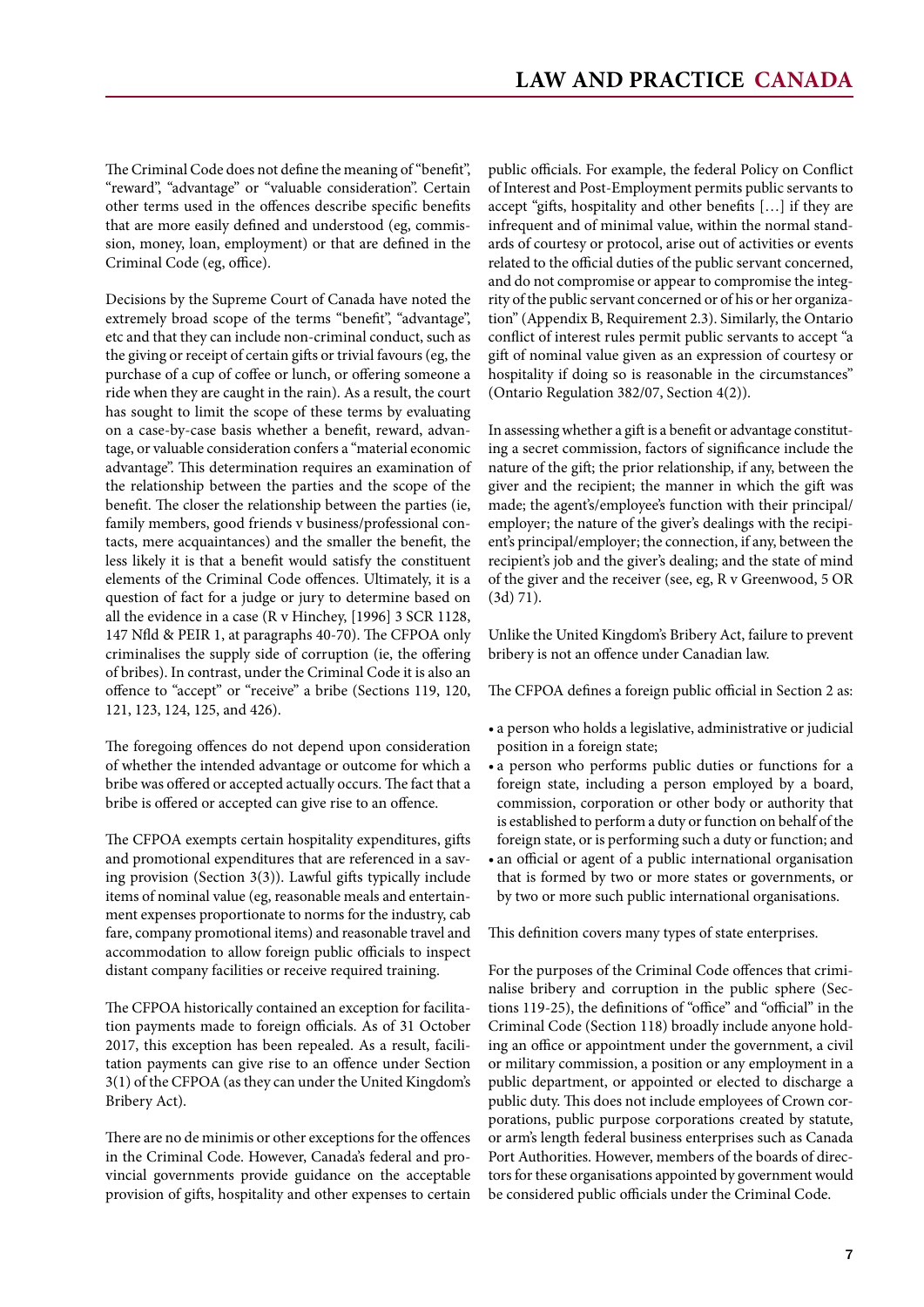As noted above, bribery of foreign public officials is an indictable criminal offence under Section 3 of the CFPOA.

The CFPOA does not apply to bribery involving private parties in commercial settings.

Bribery between private parties in a commercial setting is captured by the secret commissions offence in the Criminal Code (Section 426). The general fraud offence in the Criminal Code also covers bribery in the private sphere: it is an offence for anyone to defraud the public or any person, whether ascertained or not, of any property, money, valuable security, or service, by deceit, falsehood, or other fraudulent means (Section 380). The Supreme Court of Canada has determined that "other fraudulent means" is a term encompassing all other means that can properly be stigmatised as dishonest (R v Riesberry, 2015 SCC 65, at paragraph 23). The two essential elements that must be established in a successful prosecution by the Crown are "dishonesty" and "deprivation" (R v Olan, [1978] 2 SCR 1175, at paragraph 13). Dishonest conduct involves the wrongful use of something in which another person has an interest and has the effect, or risk, of depriving the other person of what is theirs. The use is wrongful if it is conduct that a reasonable decent person would consider dishonest and unscrupulous (R v Zlatic, [1993] 2 SCR 29). When the conductis based on "other fraudulent means", dishonesty is to be measured against the objective standard of what a reasonable person would consider to be dishonest without regard for what the accused actually knew (R v Wolsey (2008), 233 CCC (3d) 205 (BCCA)). Actual economic loss is not required for there to be deprivation. This element is satisfied when detriment, prejudice, or risk of prejudice to the economic interests of the victim is established (R v Olan, [1978] 2 SCR 1175, at paragraph 13).

#### 1.2.2 Influence-Peddling

The CFPOA does not criminalise influence-peddling.

Section 121 of the Criminal Code establishes a number of offences involving frauds on the government. Section 121(1) (a) specifically criminalises influence-peddling. The wording of the provision captures the person supplying or offering a bribe and the public official — as well as the official's family members or anyone for the benefit of the official — receiving or offering to accept a bribe. Whether or not the official can actually provide the outcome sought in the circumstances is irrelevant.

#### 1.2.3 Financial Record-Keeping

The CFPOA includes an offence related to record-keeping. Section 4 of the Act criminalises the hiding of payments, the falsification or destruction of records and the knowing use of false documents for the purpose of bribing a foreign public official or hiding the bribery of a foreign public official.

The Criminal Code contains an offence that criminalises the destruction or falsification of books and documents with the intent to defraud (Section  $397(1)$ ) and there are general offences of forgery and using a false document (Sections 366-8), but there is no financial record-keeping offence specific to bribery or corruption in the Criminal Code. The secret commissions offence in the Criminal Code also contains a narrower offence covering the provision of "a receipt, an account, or other writing" to an agent, or the agent's use of such a record, with the intent of deceiving the agent's principal (see Section 426(1) (b)). The Income Tax Act and corporate statutes such as the Canada Business Corporations Act also contain provisions related to record-keeping.

#### 1.2.4 Public Officials

The CFPOA only criminalises the supply side of corruption. The Act does not create any offences, or impose specific obligations, on public officials.

Public officials in Canada are held to a high standard in the exercise of their duties. At all levels of government (federal, provincial/territorial and municipal), public officials are governed by codes of conduct and conflict of interest rules.

When public officials abuse or take advantage of their position in a manner that amounts to fraud or a breach of trust, they can be charged under Section 122 of the Criminal Code with breach of trust by a public officer. In a 2006 decision, the Supreme Court of Canada clarified the constituent elements of this offence as follows:

- the accused was an official (as defined in Section 118 of the Criminal Code);
- the accused was acting in connection with the duties of his or her office;
- the accused breached the standard of responsibility and conduct demanded of them by the nature of the office;
- the conduct of the accused represented a serious and marked departure from the standards expected of an individual in the accused's position of public trust; and
- the accused acted with the intention to use his or her public office for a purpose other than the public good (for example, for a dishonest, partial, corrupt, or oppressive purpose) (R v Boulanger, 2006 SCC 32, at paragraph 58). This fifth element constitutes the mens rea component of the offence of breach of trust by a public officer.

Public officials who abuse their position could also be charged with the offence of frauds on the government under Section 121(1) (d) of the Criminal Code, which applies if the public official purports to have influence with the government, a minister of the government, or an official, and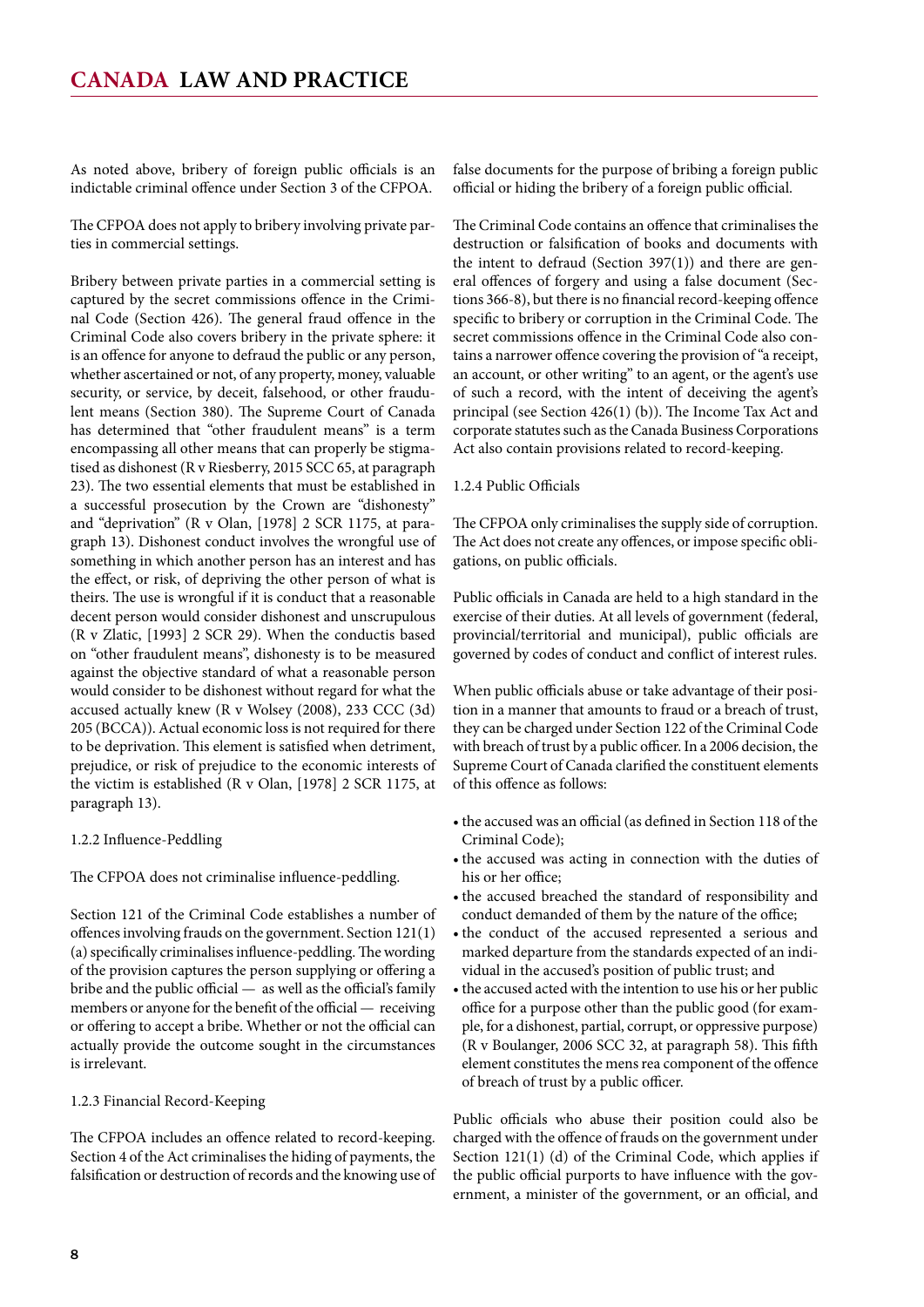<span id="page-8-0"></span>accepts a bribe as consideration for co-operating; assisting; exercising influence; or an act or omission in connection with business transactions with or relating to the government; claims against the government or benefits the government is authorised or entitled to bestow; or the appointment of a person, including the public official themselves, to an office. More generally, a public official who misappropriates public funds could be charged with theft under Section 330 of the Criminal Code.

#### 1.2.5 Intermediaries

Section 3 of the CFPOA, and many of the Criminal Code provisions noted above, establish offences that may be committed directly by the accused, or indirectly by the accused through an intermediary. The use of an intermediary will generally not shield a company or individual from criminal liability.

An intermediary may be charged as a party to the offence committed by another person if they aid or abet the commission of an offence (Section 21 of the Criminal Code). An intermediary could also be charged with conspiracy to commit an offence, which is a separate offence under Section 465(1) (c) of the Criminal Code.

There are also offences for counselling another person to commit an offence (see Criminal Code Sections 22 and 464). Counselling has been interpreted to mean "procure, solicit, or incite" another person to be a party to an offence. In certain situations, such offences could apply to the intermediary or the party enlisting the intermediary.

#### **1.3 Scope**

1.3.1 Geographical Reach of Applicable Legislation

The CFPOA originally was based only on territorial jurisdiction (ie, offences where the conduct occurred in Canada or where there was a real and substantial link to Canada). However, the 2013 amendments added a broader nationality basis of jurisdiction. Section 5(1) of the CFPOA specifically provides that Canadian citizens, permanent residents and corporations that commit the offence of bribing a foreign public official, or breaching the accounting provision, outside Canada (or conspiring or attempting to commit, being an accessory after the fact or counselling in relation to that offence) are deemed to have committed the offence in Canada.

The default territorial principle underlying Canada's criminal law (which is codified in Section 6(2) of the Criminal Code) is that no one will be convicted of an offence committed outside Canada unless otherwise explicitly specified by Parliament. However, "all that is necessary to make an offence subject to the jurisdiction of our courts is that a significant portion of the activities constituting that offence took place in Canada" (ie, that there is a "real and substantial connection" to Canada) (R v Libman, [1985] 2 SCR 178, at paragraph 74).1.3.2 Corporate Liability

There is corporate as well as individual liability for bribery and corruption offences under Canadian law. The specific offences created by the CFPOA can be committed by any "person" as defined in Section 2 of the Criminal Code, as can the Criminal Code offences. The definition of "person" includes "organisations", which in turn is defined to encompass various types of entities, including corporations.

Section 22.2 of the Criminal Code extends criminal liability to a corporation (or other organisation) when a "senior officer":

- acting within the scope of his or her authority, is a party to an offence;
- • having the mental state required to be a party to an offence and acting within the scope of his or her authority, directs the work of other representatives of the organisation so that they do the act or make the omission specified in the offence; or
- • knowing that a representative of the organisation is, or is about to be, a party to an offence, does not take all reasonable measures to stop them from being a party to the offence.

A senior officer is not only one of the directing minds of the corporation, it is defined as a representative who plays an important role in the establishment of an organisation's policies or is responsible for managing an important aspect of the organisation's activities. In the case of a corporation, senior officers include directors, the chief executive officer and the chief financial officer (Section 2 of the Criminal Code). In addition, courts have interpreted mid-level employees with significant managerial responsibility to meet this definition (see R v Pétroles Global Inc, 2015 QCCS 1618).

Whether the acquirer of a business can be held liable for preacquisition conduct of a corporation depends upon the manner in which the transaction is effected. In share acquisitions and amalgamations, the potential liability of the acquired corporation continues to exist. However, in an asset acquisition, it will be necessary to assess the contract between the parties to determine whether the potential liability was assumed by the purchaser or retained by the vendor.

#### **1.4 Limitation Periods**

Under Canadian law, there is no statute of limitations for indictable offences. Proceedings in relation to summary offences (or hybrid offences where the prosecution elects to proceed by way of summary conviction) must generally be instituted within six months of the offence (Section 786(2) of the Criminal Code). All the bribery and corruption offences under the CFPOA and the Criminal Code discussed herein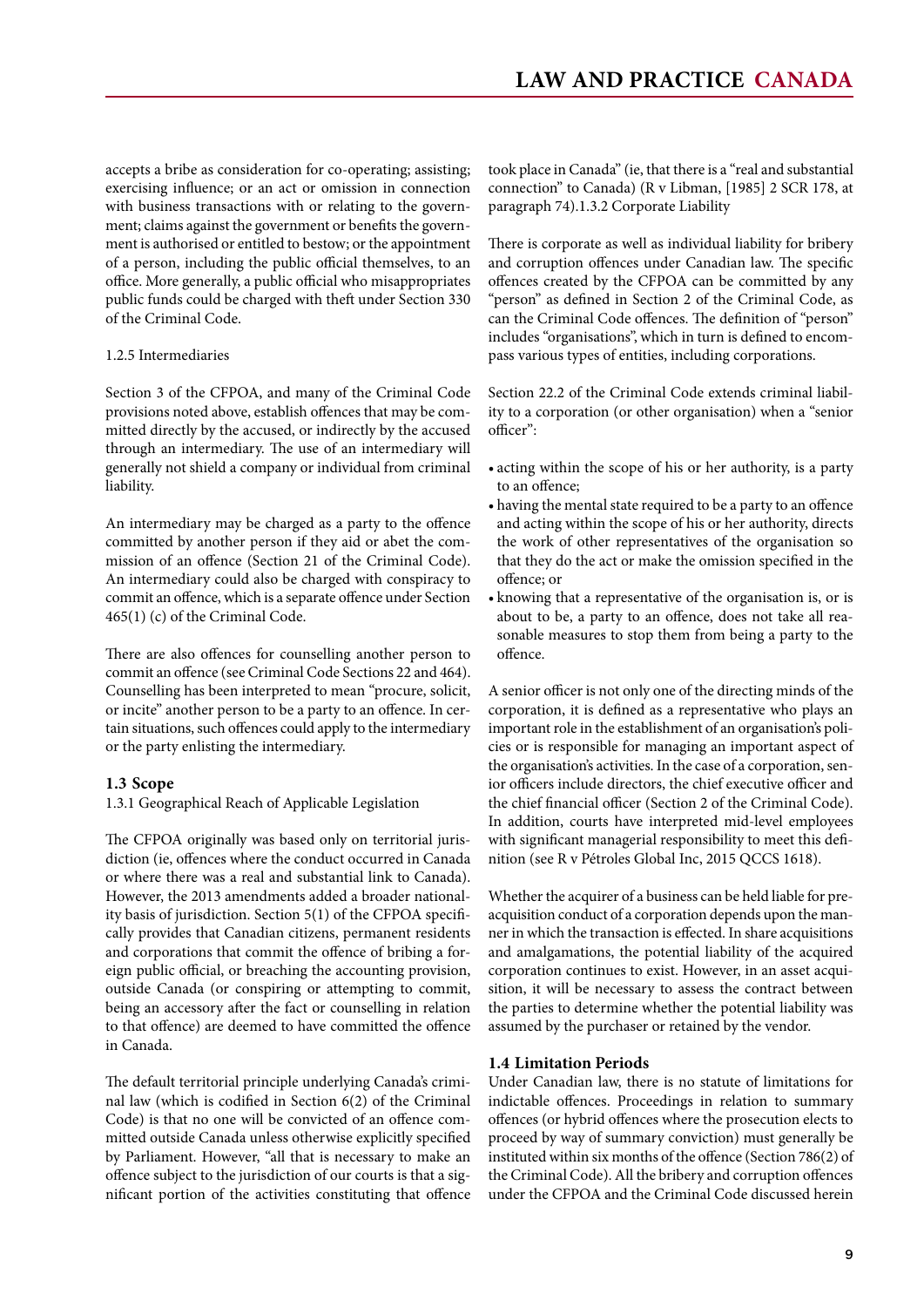<span id="page-9-0"></span>are indictable offences only, except for the general offence of fraud under Section 380 of the Criminal Code, which is a hybrid offence. Fraud under CAD5,000 can be prosecuted by way of summary conviction.

#### **2. Defences and Exceptions**

#### **2.1 Defences**

The CFPOA contains exceptions to the offence of bribing a foreign public official where (i) the benefit given is permitted or required under the laws of the applicable foreign state or foreign public international organisation, or (ii) payment was made to reimburse reasonable expenses incurred in the promotion or demonstration of the person's products and services, or the execution or performance of a contract between a person and the foreign state.

None of the Criminal Code bribery or corruption offences contains any exceptions.

The CFPOA and Criminal Code offences discussed above all require a mental element of knowledge and intent (and certain offences require "corrupt" intent). As such, a number of defences recognised at common law and in the Criminal Code are available for these offences (for example, defences that negate proof of the prohibited act, such as duress, or that negate the proof of the mental element, such as mistake of fact). In addition, defendants may contest any required element of the conduct covered by each offence (ie, actus reus, for example, whether the alleged benefit does in fact confer a material economic advantage).

#### **2.2 De Minimis Exceptions**

There are no de minimis exceptions under Canadian law for any of the offences.

#### **2.3 Exempt Sectors/Industries**

Canada's laws do not exempt any sectors or industries from the CFPOA or Criminal Code bribery and offences.

#### **2.4 Safe Harbour or Amnesty Programme**

No formal safe harbour, amnesty or other self-reporting programmes have been established for bribery or corruption offences by the authorities that enforce Canada's anti-corruption laws (see below). However, self-reporting, co-operation with an investigation and compliance or remediation efforts are potential "mitigating factors" that may be considered in the negotiation of a plea agreement with prosecutors, or by a court during the sentencing process. For example, Griffiths Energy International self-reported a bribe to the Royal Canadian Mounted Police (RCMP) that led to a plea to bribery under the CFPOA in R v Griffiths Energy International. The CAD10.4 million fine imposed by the court reflected the company's self-reporting and cooperation, including the significant sum of money saved by

not having to investigate the matter and hold a full-blown trial (see R v Griffiths Energy International, [2013] AJ No 412, at paragraphs 15-8, 21).

#### **3. Penalties**

#### **3.1 Penalties on Conviction**

The maximum penalties under Canada's bribery and corruption laws are very significant. The CFPOA offences and the offences of bribery of judicial officers, bribery of officers and fraud under the Criminal Code can be punished by jail terms of up to 14 years for individuals. Other Criminal Code offences discussed herein are subject to jail terms of up to five years. The CFPOA and the Criminal Code also provide for a fine to be imposed on corporations and individuals of an amount at the discretion of the court.

In addition, corporations convicted of a CFPOA offence or certain Criminal Code offences face debarment from bidding on projects financed by the World Bank Group pursuant to the Bank's fraud and corruption policies, and cross-debarment by other multilateral development banks pursuant to the Agreement for Mutual Enforcement of Debarment Decisions. Similarly, the Canadian government's Integrity Regime debars individuals and corporations from contracting or subcontracting with federal government departments and agencies after being convicted of CFPOA offences or certain Criminal Code offences. The debarment period can range from ten years (with a possible reduction of ineligibility up to five years) for convictions under the CFPOA and Sections 119, 120, and 426 of the Criminal Code to an open-ended period for convictions under Sections 121, 124, and 380 of the Criminal Code. Some provincial governments' procurement regimes also include debarment rules.

#### **3.2 Guidelines Applicable to the Assessment of Penalties**

The general principles and guidelines for sentencing corporations and individuals in the Criminal Code (see part XXIII, especially Sections 718, 718.1, 718.2, 718.21 and 718.3) are applicable to the CFPOA as well as the Criminal Code bribery and corruption offences. Generally, there is no minimum or maximum fine for indictable offences, although Section 380(1.1) provides for a minimum of two years' imprisonment when a fraud is over CAD1 million. In determining an appropriate sentence, the court will consider a number of factors, including the gravity of the crime; any advantage realised by the corporation by committing the offence; the degree of planning, duration and complexity of the offence; and whether there are other penalties being imposed, or related consequences.

In accordance with the principles of sentencing, repetition of an offence after a previous conviction requires a harsher sentence be imposed than the sentence that the accused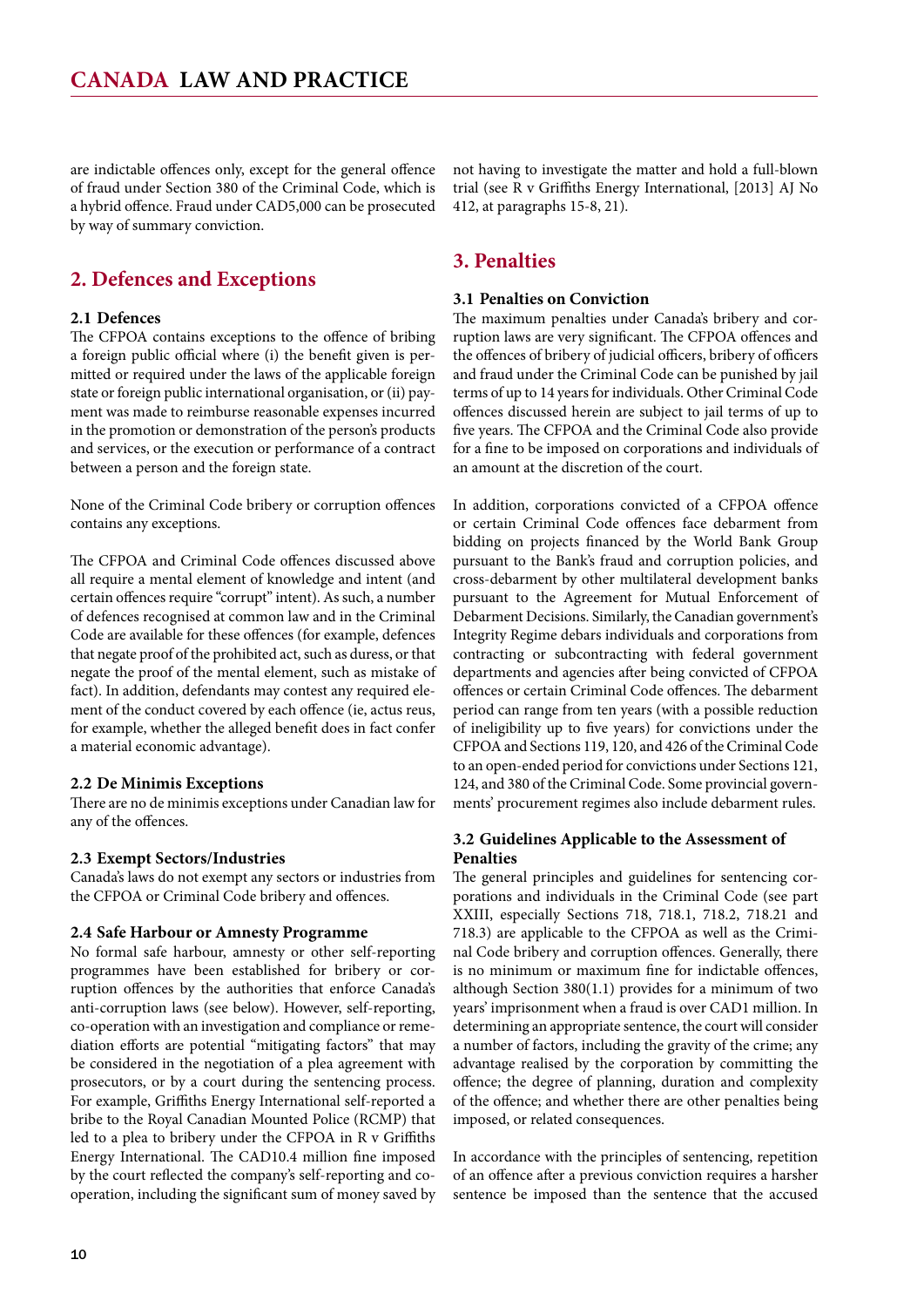<span id="page-10-0"></span>previously received (R v Wright (2010), 261 CCC (3d) 333 (Man CA)).

#### **4. Compliance and Disclosure**

#### **4.1 National Legislation and Duties to Prevent Corruption**

The CFPOA and the Criminal Code do not impose, on individuals or corporations, any compliance programme or other obligations to prevent corruption. Nevertheless, wellmanaged companies in Canada will undertake risk assessments and implement compliance programmes to attempt to prevent the serious consequences that may arise from bribery or corruption. Under the Criminal Code, measures taken to reduce the likelihood of committing a subsequent offence are to be considered as a mitigating factor in sentencing a corporation (Section 718.21(j)).

#### **4.2 Disclosure of Violations of Anti-bribery and Anti-corruption Provisions**

Under Canadian law, no person has the obligation to report an offence or assist the police in their investigation.

The CFPOA and the Criminal Code do not contain any selfreporting requirements. However, under the new remediation agreement regime that came into effect in Canada on 19 September 2018, whether a corporation self-reported is a factor for the prosecutor to consider in determining whether negotiation of a remediation agreement is in the public interest and appropriate in the circumstances. As noted above, self-reporting and co-operation with an investigation are also negotiating factors under general sentencing principles.

As of June 2015, the Extractive Sector Transparency Measures Act requires Canadian corporations operating in the extractive sector that meet certain threshold conditions to disclose publicly, on a yearly basis, specific payments made to all governments in Canada and abroad. The purpose of the Act is to enhance transparency and deter corruption in the extractive sector. Failure to file a disclosure statement, filing a false or misleading statement and structuring payments to avoid triggering reporting requirements are offences under this legislation, which are punishable on summary conviction by fines up to CAD250,000.

#### **4.3 Protection Afforded to Whistle-blowers**

There are limited protections for whistle-blowers under Canadian law. Section 425.1(1) of the Criminal Code and certain other specific legislation (such as the federal Public Servants Disclosure Protection Act and Competition Act, and the Public Service of Ontario Act, 2006) prevent employers from threatening or taking retaliatory action to deter or punish whistle-blowing employees.

The Ontario Securities Commission (OSC) and the Canada Revenue Agency (CRA) operate whistle-blower programmes that provide financial incentives to whistle-blowers under certain conditions. However, Canadian securities commissions and taxation authorities do not have enforcement powers for Canada's anti-bribery or corruption offences.

#### **5. Enforcement**

#### **5.1 Enforcement of Anti-bribery and Anticorruption Laws**

There is exclusively criminal enforcement of anti-bribery and anti-corruption laws in Canada. There are no civil or administrative enforcement bodies with responsibility for the CFPOA or offences under the Criminal Code.

#### **5.2 Enforcement Body**

Canada's national police force, the RCMP, has sole authority for enforcing the CFPOA. The RCMP also enforces the Criminal Code and assists other police forces with investigations, typically when enforcement efforts are national, transprovincial, or transnational in scope. The RCMP's jurisdictional powers are set out in the Royal Canadian Mounted Police Act.

At the provincial level, major municipal or provincial police services enforce the Criminal Code corruption and bribery provisions.

Police authorities have broad powers of search, seizure, information gathering (eg, by production orders or wiretapping) and arrest, which are codified in the Criminal Code and are subject to judicial oversight.

Prosecution of CFPOA offences and Criminal Code offences investigated by the RCMP are handled by the PPSC. The Crown Attorney (prosecutor) offices within provincial ministries of attorneys general are generally responsible for the prosecution of Criminal Code offences at the provincial level. Prosecutors review evidence referred to them by police authorities and take independent decisions regarding the laying of charges, conduct of prosecutions and negotiation of guilty pleas (which are subject to court approval) or remediation agreements.

#### **5.3 Process of Application for Documentation**

Enforcement authorities' powers to gather evidence using search warrants, production orders (subpoenas) and wiretapping generally require advance authorisation by the courts (see, eg, Criminal Code Sections 185, 487, 487.014). Production orders can only compel records from persons who are not under investigation. There is no obligation for the target of a criminal investigation to co-operate with investigators.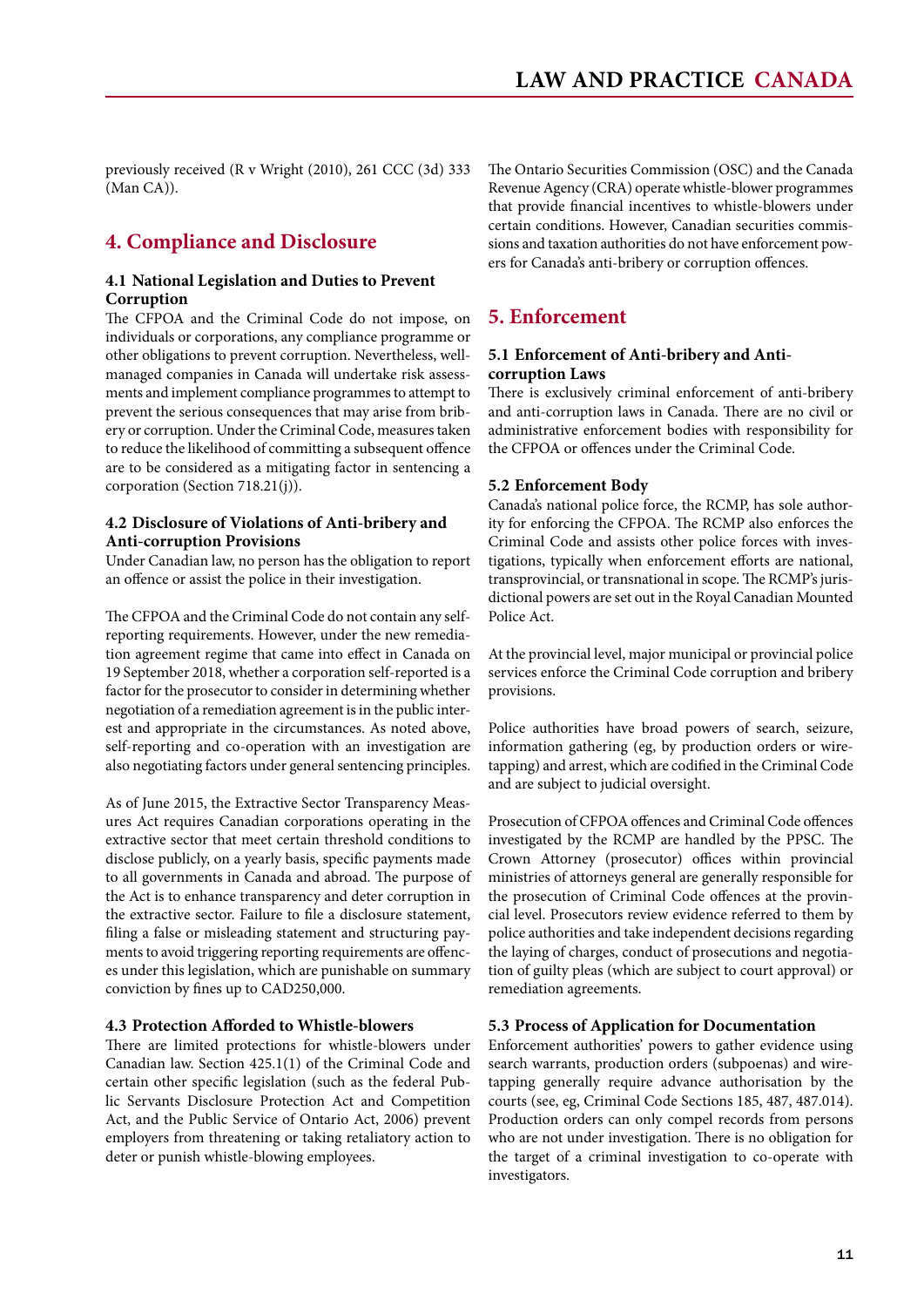#### <span id="page-11-0"></span>**5.4 Discretion for Mitigation**

As of 19 September 2018, amendments to the Criminal Code have created the option of entering into a remediation agreement (essentially a deferred prosecution agreement), which is likely to be used for some cases under the CFPOA and for Criminal Code bribery and corruption offences where it may be appropriate to avoid the severity of criminal convictions and automatic debarment consequences under applicable government procurement regimes.

Notwithstanding the above, prosecutors have full discretion to initiate and conduct a prosecution, and to stop them. Even if there is a reasonable prospect of conviction, prosecutors can, at their sole discretion, refuse to conduct a prosecution or stop the proceedings if a prosecution would not best serve the public interest.

#### **5.5 Jurisdictional Reach of the Body/Bodies**

The scope of jurisdiction under the CFPOA and applicable Criminal Code provisions is discussed above. However, Canadian courts cannot exercise personal jurisdiction over individuals or corporations unless they are properly charged and brought before the court in Canada. The RCMP does not have any formal powers to take enforcement action outside Canada.

The RCMP may co-operate with foreign policing agencies and international organisations such as the World Bank in the investigation and enforcement of the CFPOA and the Criminal Code outside Canada. For example, Canada has mutual legal assistance treaties with numerous countries that facilitate cross-border criminal investigations. (These treaties are implemented pursuant to the Mutual Legal Assistance in Criminal Matters Act.)

Canada also has extradition treaties with numerous countries. The treaties allow Canada to seek the extradition of Canadian citizens or foreigners for purposes of prosecution of offences under Canadian laws, including the CFPOA and the Criminal Code, in certain circumstances.

#### **5.6 Recent Landmark Investigations or Decisions Involving Bribery or Corruption**

Canadian construction and engineering giant SNC-Lavalin Group Inc was charged with criminal fraud under Section 380(1)(a) of the Criminal Code and bribery contrary to Section 3(1)(b) of the CFPOA in February 2015, in connection with millions of dollars of alleged bribes for public officials in Libya. As of October 2018, the case against SNC-Lavalin had yet to be resolved and the company announced that the Director of Public Prosecutions (head of the PPSC) had informed SNC-Lavalin that it would not be invited to negotiate a remediation agreement.

On 6 July 2017, the Ontario Court of Appeal upheld a decision convicting Nazir Karigar under the CFPOA for conspiring to bribe a foreign public official. Karigar was the first person to defend charges under the CFPOA at trial and be convicted. He was sentenced to three years' imprisonment. Karigar's application for leave to appeal to the Supreme Court of Canada was dismissed on 15 March 2018.

Senator Mike Duffy was cleared of 31 criminal charges of fraud, bribery and breach of trust in April 2016, following a lengthy trial that attracted substantial media attention. Senator Duffy had been accused of fraud and breach of trust in relation to tens of thousands of dollars in allegedly improper travel, living and office expenses. He was also accused of bribery, frauds on the government and breach of trust for accepting a CAD90,000 payment from the chief of staff to former Prime Minister Stephen Harper.

In a case that went all the way to the Supreme Court of Canada, Bruce Carson, a senior aide to Prime Minister Harper, was convicted of influence-peddling for using his government contacts to promote the purchase of water treatment systems by Indigenous communities. In July 2018, Carson was given a suspended sentence, one-year probation and was ordered to perform 100 hours of community service.

Between 2011 and 2015, the Commission of Inquiry on the Awarding and Management of Public Contracts in the Construction Industry (the Charbonneau Commission) investigated and reported on widespread corruption and collusion in the awarding and management of public construction contracts in Québec. The final report made 60 recommendations to address the problems exposed during the inquiry. More than 300 people and companies have been charged since 2011 by Québec's anti-corruption police force, Unité permanente anti-corruption (UPAC).

#### **5.7 Level of Sanctions Imposed**

Canada does not yet have an extensive history of prosecutions under the CFPOA. Since the adoption of the legislation, there have been three guilty pleas: a fine of CAD25,000 against Hydro-Kleen Group in 2005, a CAD9.5 million fine and a three-year monitoring order against Niko Resources in 2011, and in 2013, a CAD10.4 million fine against Griffiths Energy received.

As noted above, there has been one CFPOA prosecution in which an individual (Nazir Karigar) was convicted at trial and was sentenced to three years' imprisonment.

In 2018 Bruce Carson received a suspended sentence, oneyear probation and was ordered to perform 100 hours of community service for influence-peddling.

Many individuals have been prosecuted and found guilty of a range of fraud and bribery offences under the Criminal Code as a result of the Charbonneau Commission and UPAC investigations. Sentences imposed range from condi